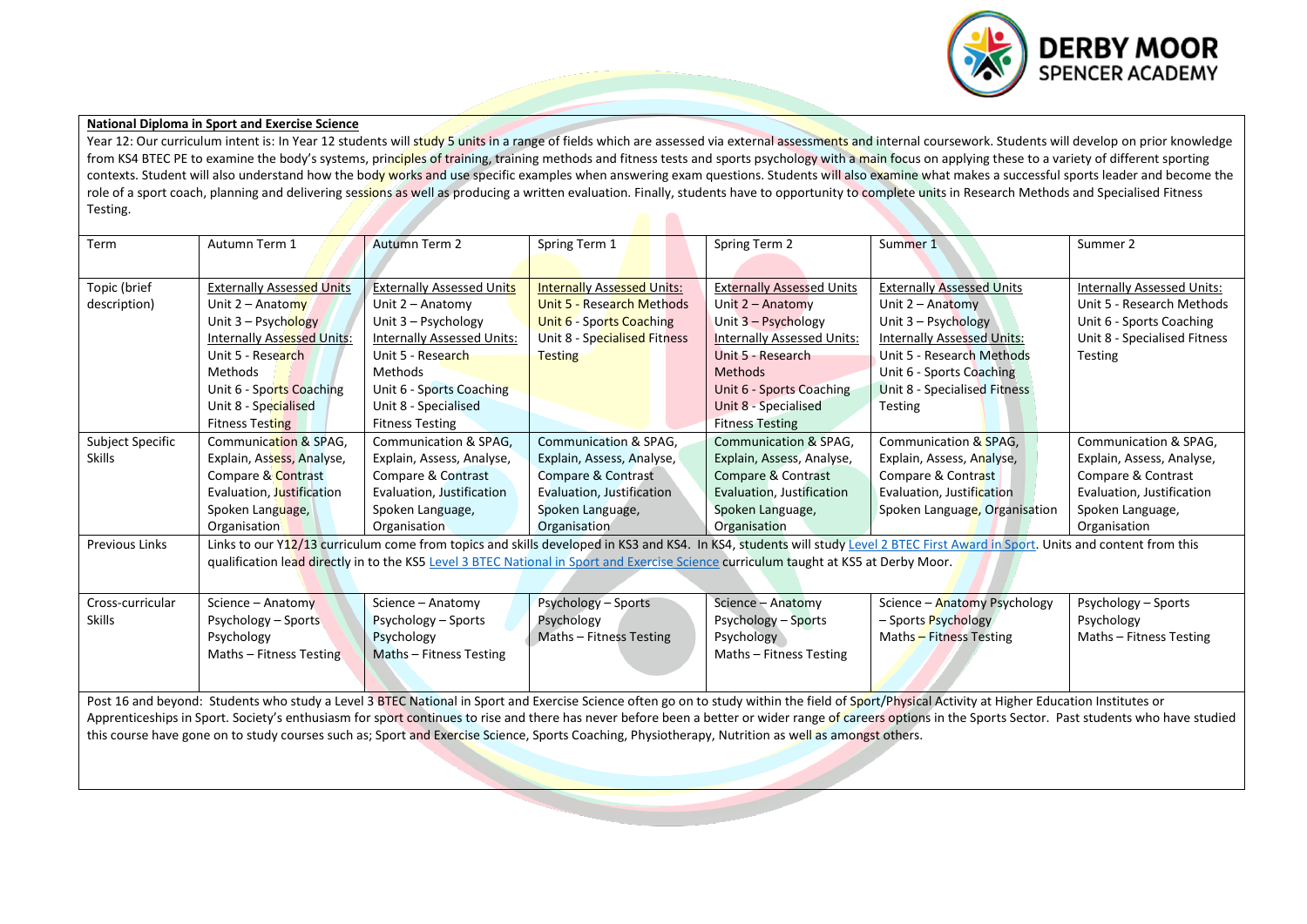

## **National Diploma in Sport and Exercise Science**

Year 13: Our curriculum intent is: In Year 13, students will study 4 units which are assessed via external assessments and internal coursework. Students will develop on prior knowledge from Year 12 to examine Physiology of the Human Body with a main focus on applying these to a variety of different sporting contexts. Student will also understand how the body works and use specific examples when answering exam questions. Students will also examine what makes a successful sports leader and become the role of a sport coach, planning and delivering sessions as well as producing a written evaluation. Finally, students have to opportunity to complete units in Field and Lab Testing and Physical Activity for Individual and Group-Based Activity.

| Term                    | Autumn Term 1                                                                                                                                      | Autumn Term 2              | Spring Term 1                  | <b>Spring Term 2</b>           | Summer 1                                                                                                                                               | Summer 2                   |
|-------------------------|----------------------------------------------------------------------------------------------------------------------------------------------------|----------------------------|--------------------------------|--------------------------------|--------------------------------------------------------------------------------------------------------------------------------------------------------|----------------------------|
| Topic (brief            | <b>Externally Assessed</b>                                                                                                                         | <b>Externally Assessed</b> | <b>Externally Assessed</b>     | <b>Externally Assessed</b>     | <b>Externally Assessed</b>                                                                                                                             | <b>Externally Assessed</b> |
| description)            | <b>Units</b>                                                                                                                                       | Units                      | Units                          | <b>Units</b>                   | <b>Units</b>                                                                                                                                           | Units                      |
|                         | Unit $1 -$ Physiology                                                                                                                              | Unit 1 - Physiology        | Unit 1 - Physiology            | Unit 1 - Physiology            | Unit $1 -$ Physiology                                                                                                                                  | Unit 1 - Physiology        |
|                         | <b>Internally Assessed</b>                                                                                                                         | <b>Internally Assessed</b> | <b>Internally Assessed</b>     | <b>Internally Assessed</b>     | <b>Internally Assessed</b>                                                                                                                             | <b>Internally Assessed</b> |
|                         | Units:                                                                                                                                             | Units:                     | Units:                         | Units:                         | Units:                                                                                                                                                 | Units:                     |
|                         | Unit $4$ – Field and Lab                                                                                                                           | Unit $4$ – Field and       | Unit $4$ – Field and Lab       | Unit 4 - Field and Lab         | Unit $4$ – Field and Lab                                                                                                                               | Unit 4 - Field and Lab     |
|                         | <b>Testing</b>                                                                                                                                     | Lab Testing                | <b>Testing</b>                 | <b>Testing</b>                 | <b>Testing</b>                                                                                                                                         | <b>Testing</b>             |
|                         | Unit $6 -$ Sports Coaching                                                                                                                         | Unit 6 - Sports            | Unit 6 - Sports                | Unit 6 - Sports                | Unit 6 - Sports                                                                                                                                        | Unit 6 - Sports            |
|                         | Unit 10 - Physical                                                                                                                                 | Coaching                   | Coaching                       | Coaching                       | Coaching                                                                                                                                               | Coaching                   |
|                         | <b>Activity for Individual</b>                                                                                                                     | Unit 10 - Physical         | Unit 10 - Physical             | Unit 10 - Physical             | Unit 10 - Physical                                                                                                                                     | Unit 10 - Physical         |
|                         | and Group based                                                                                                                                    | <b>Activity for</b>        | <b>Activity for Individual</b> | <b>Activity for Individual</b> | Activity for Individual                                                                                                                                | Activity for Individual    |
|                         | Exercise                                                                                                                                           | Individual and Group       | and Group based                | and Group based                | and Group based                                                                                                                                        | and Group based            |
|                         |                                                                                                                                                    | based Exercise             | Exercise                       | Exercise                       | Exercise                                                                                                                                               | Exercise                   |
| Subject Specific Skills | <b>Communication &amp;</b>                                                                                                                         | Communication &            | Communication &                | <b>Communication &amp;</b>     | Communication &                                                                                                                                        | Communication &            |
|                         | SPAG, Explain, Assess,                                                                                                                             | SPAG, Explain,             | SPAG, Explain, Assess,         | SPAG, Explain, Assess,         | SPAG, Explain, Assess,                                                                                                                                 | SPAG, Explain, Assess,     |
|                         | Analyse, Compare &                                                                                                                                 | Assess, Analyse,           | Analyse, Compare &             | Analyse, Compare &             | Analyse, Compare &                                                                                                                                     | Analyse, Compare &         |
|                         | Contrast                                                                                                                                           | Compare & Contrast         | Contrast                       | Contrast                       | Contrast                                                                                                                                               | Contrast                   |
|                         | Evaluation, Justification                                                                                                                          | Evaluation,                | Evaluation,                    | Evaluation,                    | Evaluation,                                                                                                                                            | Evaluation,                |
|                         | Spoken Language,                                                                                                                                   | Justification              | Justification                  | Justification                  | Justification                                                                                                                                          | Justification              |
|                         | Organisation                                                                                                                                       | Spoken Language,           | Spoken Language,               | Spoken Language,               | Spoken Language,                                                                                                                                       | Spoken Language,           |
|                         |                                                                                                                                                    | Organisation               | Organisation                   | Organisation                   | Organisation                                                                                                                                           | Organisation               |
| <b>Previous Links</b>   | Links to our Y12/13 curriculum come from topics and skills developed in KS3 and KS4. In KS4 students will study Level 2 BTEC First Award in Sport. |                            |                                |                                |                                                                                                                                                        |                            |
|                         |                                                                                                                                                    |                            |                                |                                | The units and content from this qualification lead directly in to the KS5 Level 3 BTEC National in Sport and Exercise Science curriculum taught at KS5 |                            |
|                         | at Derby Moor.                                                                                                                                     |                            |                                |                                |                                                                                                                                                        |                            |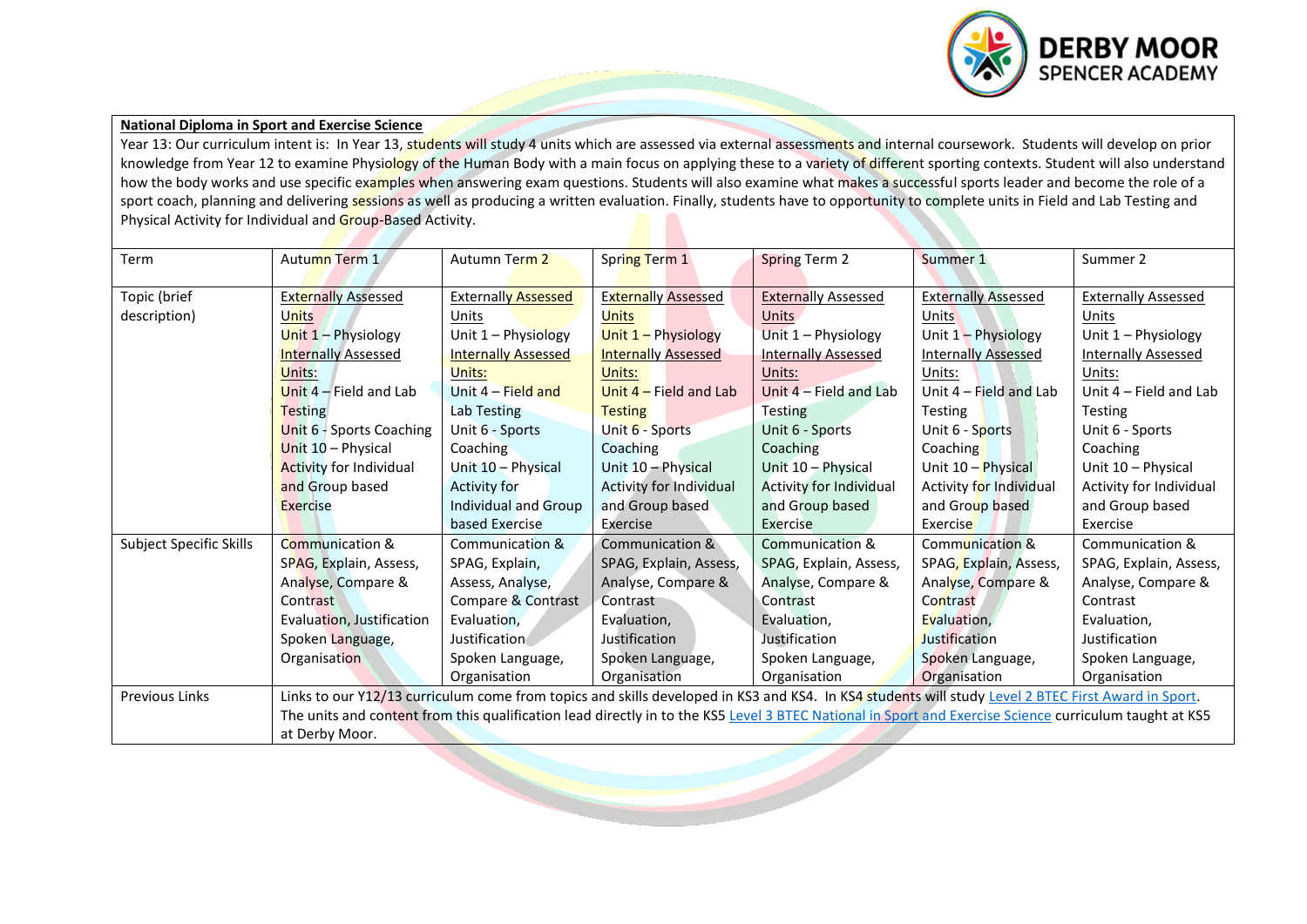

| <b>Cross-curricular Skills</b>                                                                                                                                          | Science - Physiology                                                                                                                                                             | Science - Physiology       | Science - Physiology       | Science - Physiology       | Science - Physiology       | Science - Physiology       |  |  |  |
|-------------------------------------------------------------------------------------------------------------------------------------------------------------------------|----------------------------------------------------------------------------------------------------------------------------------------------------------------------------------|----------------------------|----------------------------|----------------------------|----------------------------|----------------------------|--|--|--|
|                                                                                                                                                                         | Maths - Field and Lab-                                                                                                                                                           | Maths - Field and          | Maths - Field and Lab-     | Maths - Field and Lab-     | Maths - Field and Lab-     | Maths - Field and Lab-     |  |  |  |
|                                                                                                                                                                         | Testing                                                                                                                                                                          | Lab-Testing                | Testing                    | <b>Testing</b>             | Testing                    | Testing                    |  |  |  |
|                                                                                                                                                                         |                                                                                                                                                                                  |                            |                            |                            |                            |                            |  |  |  |
|                                                                                                                                                                         |                                                                                                                                                                                  |                            |                            |                            |                            |                            |  |  |  |
| Post 16 and beyond: Students who study a Level 3 BTEC National in Sport and Exercise Science often go on to study within the field of Sport/Physical Activity at Higher |                                                                                                                                                                                  |                            |                            |                            |                            |                            |  |  |  |
|                                                                                                                                                                         | Education Institutes or Apprenticeships in Sport. Society's enthusiasm for sport continues to rise and there has never before been a better or wider range of careers options in |                            |                            |                            |                            |                            |  |  |  |
|                                                                                                                                                                         | the Sports sector. Past students who have studied this course have gone on to study courses such as; Sport and Exercise Science, Sports Coaching, Physiotherapy, Nutrition as    |                            |                            |                            |                            |                            |  |  |  |
| well as amongst others.                                                                                                                                                 |                                                                                                                                                                                  |                            |                            |                            |                            |                            |  |  |  |
|                                                                                                                                                                         |                                                                                                                                                                                  |                            |                            |                            |                            |                            |  |  |  |
|                                                                                                                                                                         | National Extended Certificate in Sport and Exercise Science                                                                                                                      |                            |                            |                            |                            |                            |  |  |  |
|                                                                                                                                                                         | Year 12: Our curriculum intent is: In Year 12 students will study 2 units which are assessed via external assessments. Students will develop on prior knowledge from KS4 BTEC    |                            |                            |                            |                            |                            |  |  |  |
|                                                                                                                                                                         | PE to examine the body's systems, principles of training, training methods and fitness tests and sports psychology with a main focus on applying these to a variety of different |                            |                            |                            |                            |                            |  |  |  |
|                                                                                                                                                                         | sporting contexts. Student will also understand how the body works and use specific examples when answering exam questions. Students will also examine how the mind              |                            |                            |                            |                            |                            |  |  |  |
|                                                                                                                                                                         | effects sports performance, looking at a variety of factors, theories and interventions which can affect a sports performer.                                                     |                            |                            |                            |                            |                            |  |  |  |
|                                                                                                                                                                         |                                                                                                                                                                                  |                            |                            |                            |                            |                            |  |  |  |
| Term                                                                                                                                                                    | <b>Autumn Term 1</b>                                                                                                                                                             | <b>Autumn Term 2</b>       | <b>Spring Term 1</b>       | <b>Spring Term 2</b>       | Summer 1                   | Summer 2                   |  |  |  |
|                                                                                                                                                                         |                                                                                                                                                                                  |                            |                            |                            |                            |                            |  |  |  |
|                                                                                                                                                                         |                                                                                                                                                                                  |                            |                            |                            |                            |                            |  |  |  |
| Topic (brief                                                                                                                                                            | <b>Externally Assessed</b>                                                                                                                                                       | <b>Externally Assessed</b> | <b>Externally Assessed</b> | <b>Externally Assessed</b> | <b>Externally Assessed</b> | <b>Externally Assessed</b> |  |  |  |
| description)                                                                                                                                                            | <b>Units</b>                                                                                                                                                                     | Units                      | <b>Units</b>               | Units                      | Units                      | Units                      |  |  |  |
|                                                                                                                                                                         | Unit $2 -$ Anatomy                                                                                                                                                               | Unit 2 - Anatomy           | Unit 2 - Anatomy           | Unit 2 - Anatomy           | Unit $2 -$ Anatomy         | Unit 2 - Anatomy           |  |  |  |
|                                                                                                                                                                         | Unit $3 -$ Psychology                                                                                                                                                            | Unit 3 - Psychology        | Unit 3 - Psychology        | Unit 3 - Psychology        | Unit 3 - Psychology        | Unit 3 - Psychology        |  |  |  |
|                                                                                                                                                                         |                                                                                                                                                                                  |                            |                            |                            |                            |                            |  |  |  |
| Subject Specific Skills                                                                                                                                                 | Communication &                                                                                                                                                                  | Communication &            | Communication &            | Communication &            | Communication &            | Communication &            |  |  |  |
|                                                                                                                                                                         | SPAG, Explain, Assess,                                                                                                                                                           | SPAG, Explain,             | SPAG, Explain, Assess,     | SPAG, Explain, Assess,     | SPAG, Explain, Assess,     | SPAG, Explain, Assess,     |  |  |  |
|                                                                                                                                                                         | Analyse, Compare &                                                                                                                                                               | Assess, Analyse,           | Analyse, Compare &         | Analyse, Compare &         | Analyse, Compare &         | Analyse, Compare &         |  |  |  |
|                                                                                                                                                                         | Contrast                                                                                                                                                                         | Compare & Contrast         | Contrast                   | Contrast                   | Contrast                   | Contrast                   |  |  |  |
|                                                                                                                                                                         | Evaluation, Justification                                                                                                                                                        | Evaluation,                | Evaluation,                | Evaluation,                | Evaluation,                | Evaluation,                |  |  |  |
|                                                                                                                                                                         | Spoken Language,                                                                                                                                                                 | Justification              | Justification              | Justification              | Justification              | Justification              |  |  |  |
|                                                                                                                                                                         | Organisation                                                                                                                                                                     | Spoken Language,           | Spoken Language,           | Spoken Language,           | Spoken Language,           | Spoken Language,           |  |  |  |
|                                                                                                                                                                         |                                                                                                                                                                                  | Organisation               | Organisation               | Organisation               | Organisation               | Organisation               |  |  |  |
| Previous Links                                                                                                                                                          | Links to our Y12/13 curriculum come from topics and skills developed in KS3 and KS4. In KS4, students will study Level 2 BTEC First Award in Sport.                              |                            |                            |                            |                            |                            |  |  |  |
|                                                                                                                                                                         | Units and content from this qualification will lead directly in to the KS5 Level 3 BTEC National in Sport and Exercise Science curriculum taught at KS5                          |                            |                            |                            |                            |                            |  |  |  |
|                                                                                                                                                                         | at Derby Moor.                                                                                                                                                                   |                            |                            |                            |                            |                            |  |  |  |
|                                                                                                                                                                         |                                                                                                                                                                                  |                            |                            |                            |                            |                            |  |  |  |
|                                                                                                                                                                         |                                                                                                                                                                                  |                            |                            |                            |                            |                            |  |  |  |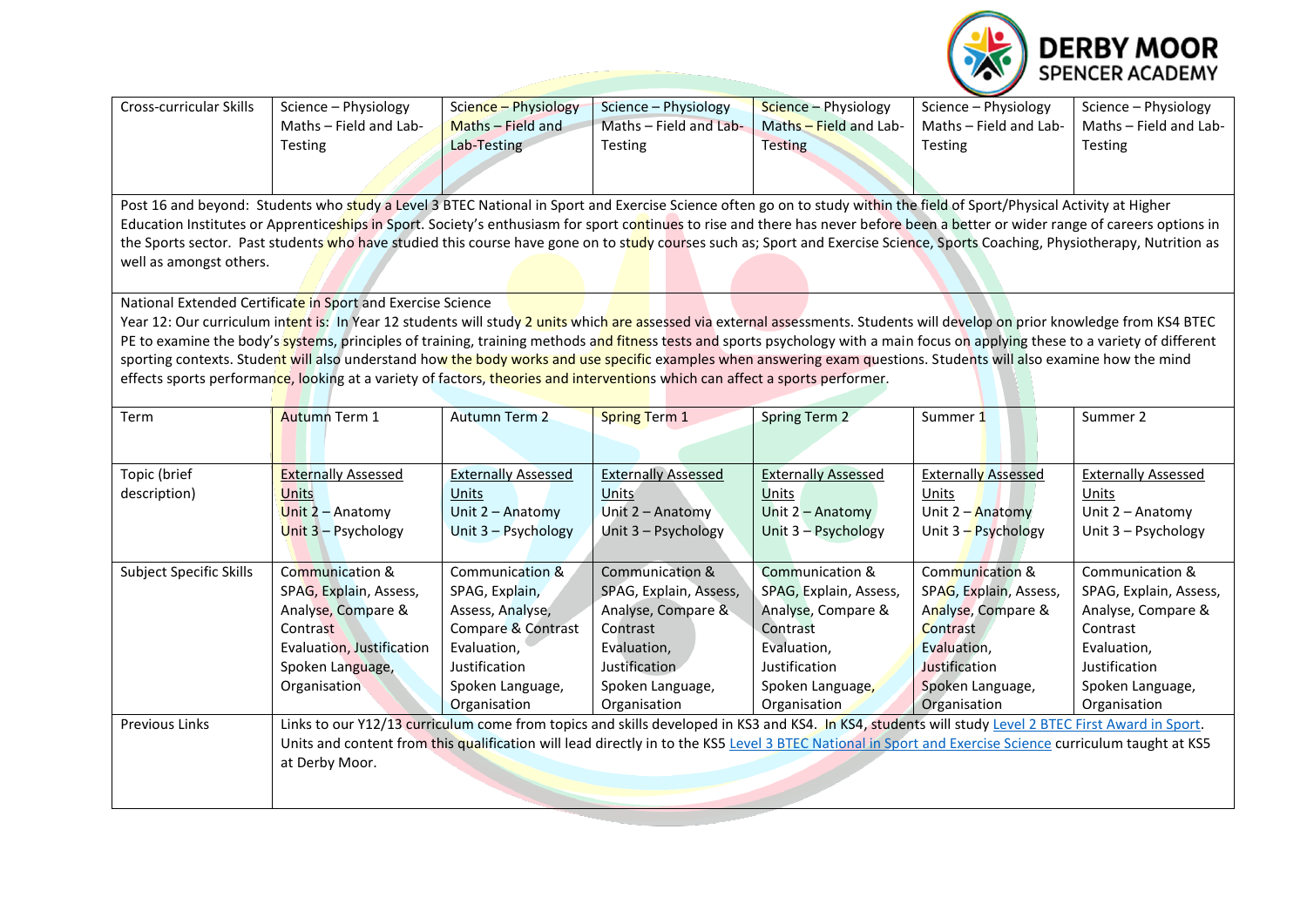

| Cross-curricular Skills                                                                                                                                                          | Maths - Physical        | Maths - Physical            | Maths - Physical               | Maths - Physical               | Maths - Physical        | Maths - Physical        |  |
|----------------------------------------------------------------------------------------------------------------------------------------------------------------------------------|-------------------------|-----------------------------|--------------------------------|--------------------------------|-------------------------|-------------------------|--|
|                                                                                                                                                                                  | Activity for Individual | <b>Activity for</b>         | <b>Activity for Individual</b> | <b>Activity for Individual</b> | Activity for Individual | Activity for Individual |  |
|                                                                                                                                                                                  | and Group based         | <b>Individual and Group</b> | and Group based                | and Group based                | and Group based         | and Group based         |  |
|                                                                                                                                                                                  |                         | based                       |                                |                                |                         |                         |  |
|                                                                                                                                                                                  |                         |                             |                                |                                |                         |                         |  |
| Post 16 and beyond: Students who study a Level 3 BTEC National in Sport and Exercise Science often go on to study within the field of Sport/Physical Activity at Higher          |                         |                             |                                |                                |                         |                         |  |
| Education Institutes or Apprenticeships in Sport. Society's enthusiasm for sport continues to rise and there has never before been a better or wider range of careers options in |                         |                             |                                |                                |                         |                         |  |
| the Sports sector. Past students who have studied this course have gone on to study courses such as; Sport and Exercise Science, Sports Coaching, Physiotherapy, Nutrition as    |                         |                             |                                |                                |                         |                         |  |
| well as amongst others.                                                                                                                                                          |                         |                             |                                |                                |                         |                         |  |

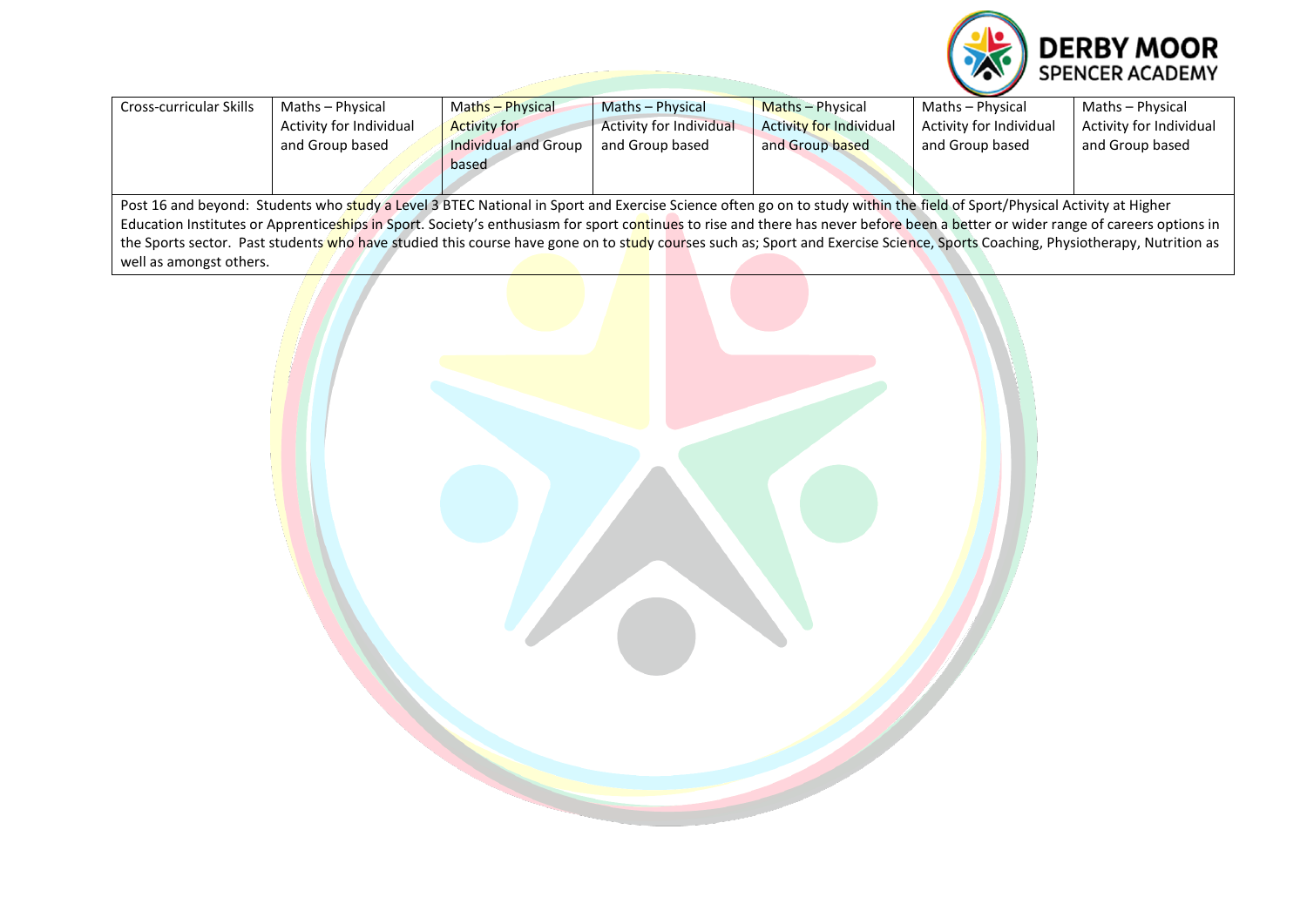

## **National Extended Certificate in Sport and Exercise Science**

Year 13: Our curriculum intent is: In Year 13, students will study 2 units which are assessed via internal coursework. Students will develop on prior knowledge from Year 12 to examine what makes a successful sports leader and become the role of a sport coach, planning and delivering sessions as well as producing a written evaluation. Finally, students have to opportunity to complete a unit which looks at Physical Activity for Individual and Group-Based Activity. In this unit students will look at how physical activity can be planned for different groups of people and will then plan, lead, review and evaluate sessions for these specific groups.

| Term                  | Autumn Term 1           | <b>Autumn Term 2</b>                                                                                                                               | Spring Term 1          | Spring Term 2                  | Summer 1                       | Summer 2                   |  |  |
|-----------------------|-------------------------|----------------------------------------------------------------------------------------------------------------------------------------------------|------------------------|--------------------------------|--------------------------------|----------------------------|--|--|
|                       |                         |                                                                                                                                                    |                        |                                |                                |                            |  |  |
| Topic (brief          | Internally Assessed     | Internally Assessed                                                                                                                                | <b>Internally</b>      | <b>Internally Assessed</b>     | <b>Internally Assessed</b>     | <b>Internally Assessed</b> |  |  |
| description)          | Units:                  | Units:                                                                                                                                             | <b>Assessed Units:</b> | Units:                         | Units:                         | Units:                     |  |  |
|                       | Unit 6 - Sports         | Unit 6 - Sports Coaching                                                                                                                           | Unit 6 - Sports        | Unit 6 - Sports                | Unit 6 - Sports                | Unit 6 - Sports            |  |  |
|                       | Coaching                | Unit 10 - Physical                                                                                                                                 | <b>Coaching</b>        | Coaching                       | Coaching                       | Coaching                   |  |  |
|                       | Unit 10 - Physical      | Activity for Individual                                                                                                                            | Unit 10 - Physical     | Unit 10 - Physical             | Unit 10 - Physical             | Unit 10 - Physical         |  |  |
|                       | Activity for Individual | and Group based                                                                                                                                    | <b>Activity for</b>    | <b>Activity for Individual</b> | <b>Activity for Individual</b> | Activity for Individual    |  |  |
|                       | and Group based         |                                                                                                                                                    | Individual and         | and Group based                | and Group based                | and Group based            |  |  |
|                       |                         |                                                                                                                                                    | Group based            |                                |                                |                            |  |  |
|                       |                         |                                                                                                                                                    |                        |                                |                                |                            |  |  |
| Subject Specific      | Communication &         | Communication &                                                                                                                                    | Communication &        | <b>Communication &amp;</b>     | Communication &                | Communication &            |  |  |
| <b>Skills</b>         | SPAG, Explain,          | SPAG, Explain, Assess,                                                                                                                             | SPAG, Explain,         | SPAG, Explain, Assess,         | SPAG, Explain, Assess,         | SPAG, Explain, Assess,     |  |  |
|                       | Assess, Analyse,        | Analyse, Compare &                                                                                                                                 | Assess, Analyse,       | Analyse, Compare &             | Analyse, Compare &             | Analyse, Compare &         |  |  |
|                       | Compare & Contrast      | Contrast                                                                                                                                           | Compare &              | Contrast                       | Contrast                       | Contrast                   |  |  |
|                       | Evaluation,             | Evaluation, Justification                                                                                                                          | Contrast               | Evaluation,                    | Evaluation,                    | Evaluation,                |  |  |
|                       | <b>Justification</b>    | Spoken Language,                                                                                                                                   | Evaluation,            | Justification                  | Justification                  | Justification              |  |  |
|                       | Spoken Language,        | Organisation                                                                                                                                       | Justification          | Spoken Language,               | Spoken Language,               | Spoken Language,           |  |  |
|                       | Organisation            |                                                                                                                                                    | Spoken Language,       | Organisation                   | Organisation                   | Organisation               |  |  |
|                       |                         |                                                                                                                                                    | Organisation           |                                |                                |                            |  |  |
| <b>Previous Links</b> |                         | Links to our Y12/13 curriculum come from topics and skills developed in KS3 and KS4. In KS4 students will study Level 2 BTEC First Award in        |                        |                                |                                |                            |  |  |
|                       |                         | Sport. Units and content from this qualification lead directly in to the KS5 Level 3 BTEC National in Sport and Exercise Science curriculum taught |                        |                                |                                |                            |  |  |
|                       | at KS5 at Derby Moor.   |                                                                                                                                                    |                        |                                |                                |                            |  |  |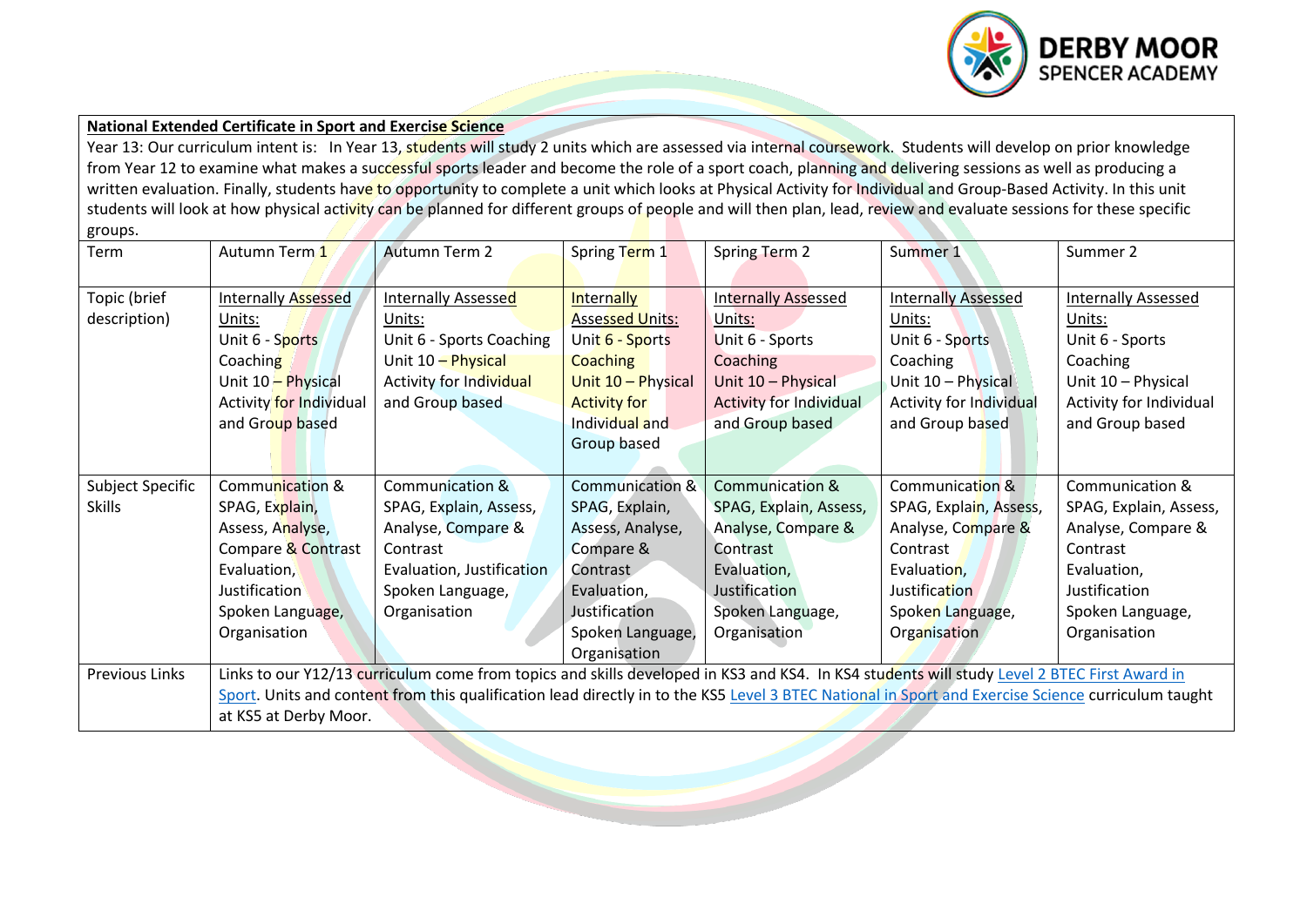

| Cross-curricular                                                                                                                                                 | Science - Anatomy                                             | Science - Anatomy                                                                                                                                                    | Science-               | Science - Anatomy          | Science - Anatomy                | Science - Anatomy          |  |  |  |
|------------------------------------------------------------------------------------------------------------------------------------------------------------------|---------------------------------------------------------------|----------------------------------------------------------------------------------------------------------------------------------------------------------------------|------------------------|----------------------------|----------------------------------|----------------------------|--|--|--|
| <b>Skills</b>                                                                                                                                                    | Psychology - Sports                                           | Psychology - Sports                                                                                                                                                  | Anatomy                | <b>Psychology - Sports</b> | Psychology - Sports              | Psychology - Sports        |  |  |  |
|                                                                                                                                                                  | Psychology                                                    | Psychology                                                                                                                                                           | Psychology-            | Psychology                 | Psychology                       | Psychology                 |  |  |  |
|                                                                                                                                                                  |                                                               |                                                                                                                                                                      | Sports Psychology      |                            |                                  |                            |  |  |  |
|                                                                                                                                                                  |                                                               |                                                                                                                                                                      |                        |                            |                                  |                            |  |  |  |
| Post 16 and beyond: Students who study a Level 3 BTEC National in Sport and Exercise Science often go on to study within the field of Sport/Physical Activity at |                                                               |                                                                                                                                                                      |                        |                            |                                  |                            |  |  |  |
|                                                                                                                                                                  |                                                               | Higher Education Institutes or Apprenticeships in Sport. Society's enthusiasm for sport continues to rise and there has never before been a better or wider range of |                        |                            |                                  |                            |  |  |  |
|                                                                                                                                                                  |                                                               | careers options in the Sports sector. Past students who have studied this course have gone on to study courses such as; Sport and Exercise Science, Sports           |                        |                            |                                  |                            |  |  |  |
|                                                                                                                                                                  | Coaching, Physiotherapy, Nutrition as well as amongst others. |                                                                                                                                                                      |                        |                            |                                  |                            |  |  |  |
|                                                                                                                                                                  |                                                               |                                                                                                                                                                      |                        |                            |                                  |                            |  |  |  |
|                                                                                                                                                                  | National Extended Diploma in Sport and Exercise Science.      |                                                                                                                                                                      |                        |                            |                                  |                            |  |  |  |
|                                                                                                                                                                  |                                                               | Year 12: Our curriculum intent is: In Year 12 students will study 7 units in a range of fields which are assessed via external assessments and internal coursework.  |                        |                            |                                  |                            |  |  |  |
|                                                                                                                                                                  |                                                               | Students will develop on prior knowledge from KS4 BTEC PE to examine the body's systems, principles of training, training methods and fitness tests and sports       |                        |                            |                                  |                            |  |  |  |
|                                                                                                                                                                  |                                                               | psychology with a main focus on applying these to a variety of different sporting contexts. Student will also understand how the body works and use specific         |                        |                            |                                  |                            |  |  |  |
|                                                                                                                                                                  |                                                               | examples when answering exam questions. Students will also examine what makes a successful sports leader and become the role of a sport coach, planning and          |                        |                            |                                  |                            |  |  |  |
|                                                                                                                                                                  |                                                               | delivering sessions and producing a written evaluation. Finally, students have to opportunity to complete units in research methods, socio-cultural issues and       |                        |                            |                                  |                            |  |  |  |
| biomechanics.                                                                                                                                                    |                                                               |                                                                                                                                                                      |                        |                            |                                  |                            |  |  |  |
| Term                                                                                                                                                             | Autumn Term 1                                                 | Autumn Term 2                                                                                                                                                        | Spring Term 1          | Spring Term 2              | Summer 1                         | Summer 2                   |  |  |  |
| Topic (brief                                                                                                                                                     | <b>Externally Assessed</b>                                    | <b>Externally Assessed</b>                                                                                                                                           | Internally             | <b>Externally Assessed</b> | <b>Externally Assessed</b>       | <b>Internally Assessed</b> |  |  |  |
| description)                                                                                                                                                     | Units                                                         | Units                                                                                                                                                                | <b>Assessed Units:</b> | <b>Unit Resits</b>         | <b>Unit Resits</b>               | Units:                     |  |  |  |
|                                                                                                                                                                  | Unit $2 -$ Anatomy                                            | Unit 2 - Anatomy                                                                                                                                                     | Unit 5 - Research      | Unit 2 - Anatomy           | Unit 2 - Anatomy                 | Unit 5 - Research          |  |  |  |
|                                                                                                                                                                  | Unit $3 -$ Psychology                                         | Unit 3 - Psychology                                                                                                                                                  | <b>Methods</b>         | Unit 3 - Psychology        | Unit $3 - \frac{Pychology}{PyC}$ | Methods                    |  |  |  |
|                                                                                                                                                                  | <b>Internally Assessed</b>                                    | <b>Internally Assessed</b>                                                                                                                                           | Unit 6 - Sports        | <b>Internally Assessed</b> | <b>Internally Assessed</b>       | Unit 6 - Sports            |  |  |  |
|                                                                                                                                                                  | Units:                                                        | Units:                                                                                                                                                               | Coaching               | Units:                     | Units:                           | Coaching                   |  |  |  |
|                                                                                                                                                                  | Unit 5 - Research                                             | Unit 5 - Research                                                                                                                                                    | <b>Unit 7 -</b>        | Unit 5 - Research          | Unit 5 - Research                | Unit 7 - Biomechanics      |  |  |  |
|                                                                                                                                                                  | Methods                                                       | Methods                                                                                                                                                              | <b>Biomechanics</b>    | Methods                    | Methods                          | Unit 8 - Specialised       |  |  |  |
|                                                                                                                                                                  | Unit 6 - Sports                                               | Unit 6 - Sports Coaching                                                                                                                                             | Unit 8 -               | Unit 6 - Sports            | Unit 6 - Sports                  | <b>Fitness Testing</b>     |  |  |  |
|                                                                                                                                                                  | Coaching                                                      | Unit 7 - Biomechanics                                                                                                                                                | Specialised            | Coaching                   | Coaching                         | Unit 12 - Sociocultural    |  |  |  |
|                                                                                                                                                                  | Unit 7 -                                                      | Unit 8 - Specialised                                                                                                                                                 | <b>Fitness Testing</b> | Unit 7 - Biomechanics      | Unit 7 - Biomechanics            | <b>Issues</b>              |  |  |  |
|                                                                                                                                                                  | <b>Biomechanics</b>                                           | <b>Fitness Testing</b>                                                                                                                                               | Unit 12 -              | Unit 8 - Specialised       | Unit 8 - Specialised             |                            |  |  |  |
|                                                                                                                                                                  | Unit 8 - Specialised                                          | Unit 12 - Sociocultural                                                                                                                                              | Sociocultural          | <b>Fitness Testing</b>     | <b>Fitness Testing</b>           |                            |  |  |  |
|                                                                                                                                                                  | <b>Fitness Testing</b>                                        | <b>Issues</b>                                                                                                                                                        | Issues                 | Unit 12 - Sociocultural    | Unit 12 - Sociocultural          |                            |  |  |  |
|                                                                                                                                                                  | Unit 12 -                                                     |                                                                                                                                                                      |                        | <b>Issues</b>              | <b>Issues</b>                    |                            |  |  |  |
|                                                                                                                                                                  | Sociocultural Issues                                          |                                                                                                                                                                      |                        |                            |                                  |                            |  |  |  |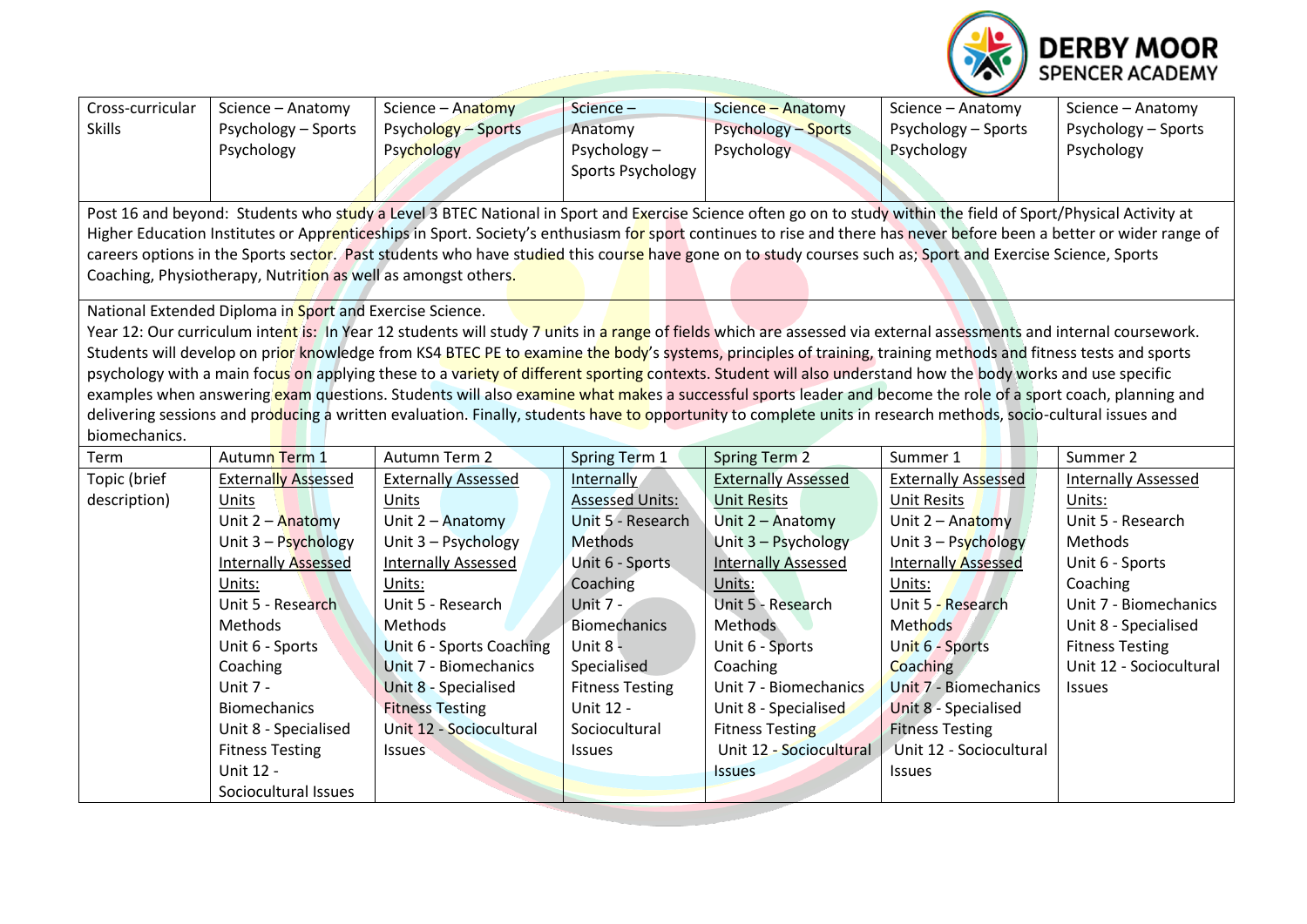

| <b>Subject Specific</b>                                                                                                                                              | Communication &                                                                                                                                                  | Communication &                                                                                                                                            | <b>Communication &amp;</b> | <b>Communication &amp;</b> | Communication &        | Communication &        |  |  |
|----------------------------------------------------------------------------------------------------------------------------------------------------------------------|------------------------------------------------------------------------------------------------------------------------------------------------------------------|------------------------------------------------------------------------------------------------------------------------------------------------------------|----------------------------|----------------------------|------------------------|------------------------|--|--|
| <b>Skills</b>                                                                                                                                                        | SPAG, Explain,                                                                                                                                                   | SPAG, Explain, Assess,                                                                                                                                     | SPAG, Explain,             | SPAG, Explain, Assess,     | SPAG, Explain, Assess, | SPAG, Explain, Assess, |  |  |
|                                                                                                                                                                      | Assess, Analyse,                                                                                                                                                 | Analyse, Compare &                                                                                                                                         | Assess, Analyse,           | Analyse, Compare &         | Analyse, Compare &     | Analyse, Compare &     |  |  |
|                                                                                                                                                                      | Compare & Contrast                                                                                                                                               | Contrast                                                                                                                                                   | Compare &                  | Contrast                   | Contrast               | Contrast               |  |  |
|                                                                                                                                                                      | Evaluation,                                                                                                                                                      | Evaluation, Justification                                                                                                                                  | Contrast                   | Evaluation,                | Evaluation,            | Evaluation,            |  |  |
|                                                                                                                                                                      | Justification                                                                                                                                                    | Spoken Language,                                                                                                                                           | Evaluation,                | Justification              | Justification          | Justification          |  |  |
|                                                                                                                                                                      | Spoken Language,                                                                                                                                                 | Organisation                                                                                                                                               | Justification              | Spoken Language,           | Spoken Language,       | Spoken Language,       |  |  |
|                                                                                                                                                                      | Organisation                                                                                                                                                     |                                                                                                                                                            | Spoken Language,           | Organisation               | Organisation           | Organisation           |  |  |
|                                                                                                                                                                      |                                                                                                                                                                  |                                                                                                                                                            | <b>Organisation</b>        |                            |                        |                        |  |  |
| <b>Previous Links</b>                                                                                                                                                | Links to our Y12/13 curriculum come from topics and skills developed in KS3 and KS4. In KS4 students will study Level 2 BTEC First Award in                      |                                                                                                                                                            |                            |                            |                        |                        |  |  |
|                                                                                                                                                                      |                                                                                                                                                                  | Sport. Units and content from this qualification lead directly in to the KS5 Level 3 BTEC National in Sport and Exercise Science curriculum taught         |                            |                            |                        |                        |  |  |
|                                                                                                                                                                      | at KS5 at Derby Moor.                                                                                                                                            |                                                                                                                                                            |                            |                            |                        |                        |  |  |
| Cross-curricular                                                                                                                                                     | Science - Anatomy                                                                                                                                                | Science - Anatomy                                                                                                                                          | $Maths -$                  | Science - Anatomy          | Science - Anatomy      | Science - Anatomy      |  |  |
| <b>Skills</b>                                                                                                                                                        | Psychology – Sports                                                                                                                                              | Psychology - Sports                                                                                                                                        | <b>Biomechanics</b>        | <b>Psychology - Sports</b> | Psychology - Sports    | Psychology - Sports    |  |  |
|                                                                                                                                                                      | <b>Psychology</b>                                                                                                                                                | Psychology                                                                                                                                                 | Sociology - Socio          | Psychology                 | Psychology             | Psychology             |  |  |
|                                                                                                                                                                      | Maths $-$                                                                                                                                                        | Maths - Biomechanics                                                                                                                                       | issues                     | Maths - Biomechanics       | Maths - Biomechanics   | Maths - Biomechanics   |  |  |
|                                                                                                                                                                      | <b>Biomechanics</b>                                                                                                                                              | Sociology - Socio issues                                                                                                                                   |                            | Sociology - Socio          | Sociology - Socio      | Sociology – Socio      |  |  |
|                                                                                                                                                                      | Sociology - Socio                                                                                                                                                |                                                                                                                                                            |                            | <i>issues</i>              | <i>issues</i>          | <i>issues</i>          |  |  |
|                                                                                                                                                                      | issues                                                                                                                                                           |                                                                                                                                                            |                            |                            |                        |                        |  |  |
|                                                                                                                                                                      | Post 16 and beyond: Students who study a Level 3 BTEC National in Sport and Exercise Science often go on to study within the field of Sport/Physical Activity at |                                                                                                                                                            |                            |                            |                        |                        |  |  |
| Higher Education Institutes or Apprenticeships in Sport. Society's enthusiasm for sport continues to rise and there has never before been a better or wider range of |                                                                                                                                                                  |                                                                                                                                                            |                            |                            |                        |                        |  |  |
|                                                                                                                                                                      |                                                                                                                                                                  | careers options in the Sports sector. Past students who have studied this course have gone on to study courses such as; Sport and Exercise Science, Sports |                            |                            |                        |                        |  |  |
| Coaching, Physiotherapy, Nutrition as well as amongst others.                                                                                                        |                                                                                                                                                                  |                                                                                                                                                            |                            |                            |                        |                        |  |  |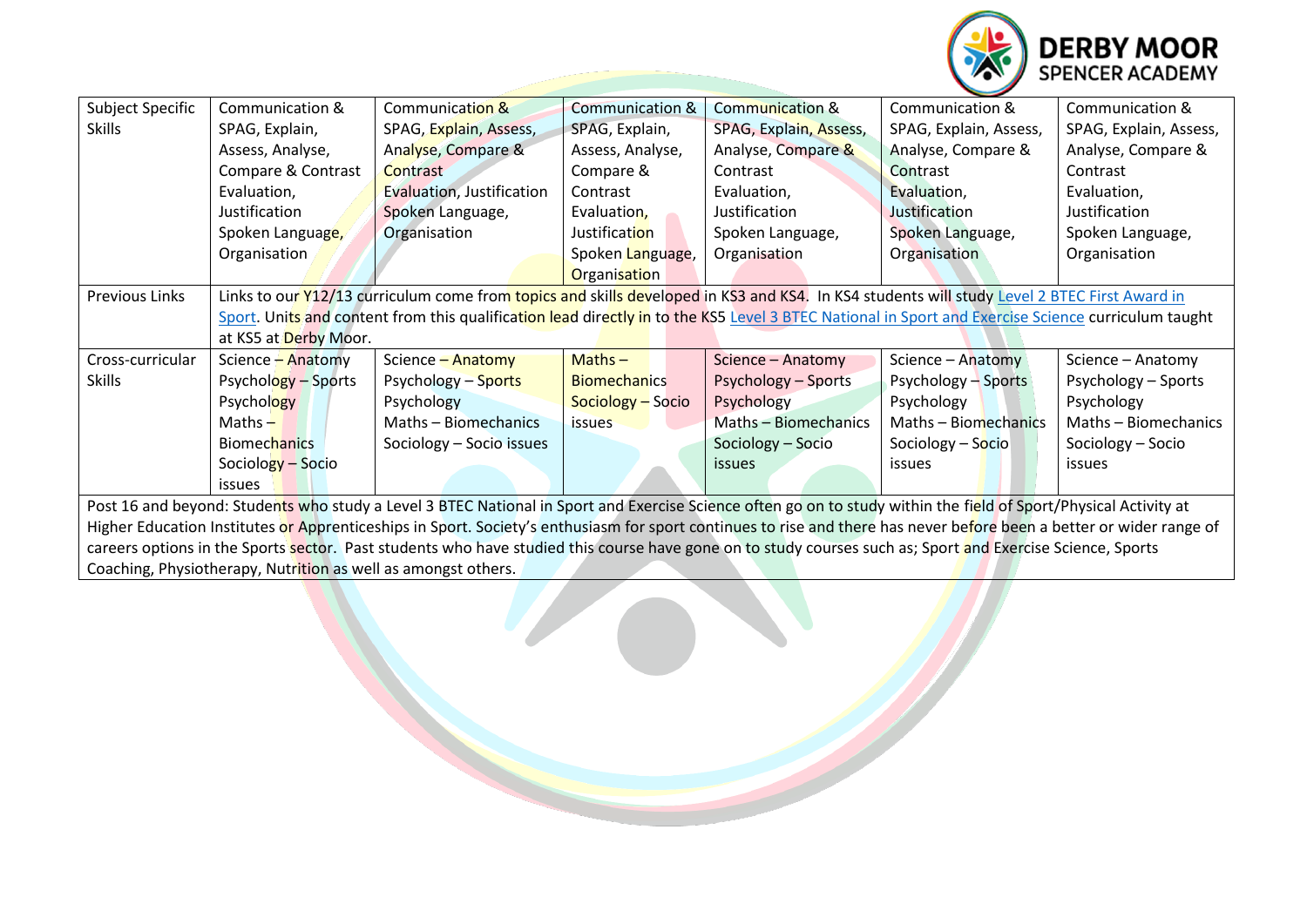

## **National Extended Diploma in Sport and Exercise Science.**

Year 13: Our curriculum intent is: In Year 13, students will study 6 units which are assessed via external assessments and internal coursework. Students will develop on prior knowledge from Year 12 to examine Physiology of the Human Body and Sports Nutrition with a main focus on applying these to a variety of different sporting contexts. Student will also understand how the body works and use specific examples when answering exam questions. Students will also examine what makes a successful Sports Leader and become the role of a sport coach, planning and delivering sessions and producing a written evaluation. Finally, students have to opportunity to complete units in Field and Lab Testing, Technology in Sport, Physical Activity for Individual and Group-Based Activity and Sports Injury.

| Term          | Autumn Term 1              | Autumn Term 2                  | Spring Term 1              | <b>Spring Term 2</b>            | Summer 1                        | Summer 2                   |
|---------------|----------------------------|--------------------------------|----------------------------|---------------------------------|---------------------------------|----------------------------|
| Topic (brief  | <b>Externally Assessed</b> | <b>Externally Assessed</b>     | <b>Internally</b>          | <b>Externally Assessed Unit</b> | <b>Externally Assessed Unit</b> | <b>Internally Assessed</b> |
| description)  | Units                      | Units                          | <b>Assessed Units:</b>     | <b>Resits</b>                   | Resits                          | Units:                     |
|               | Unit 1 - Physiology        | Unit 1 - Physiology            | Unit 4 – Field and         | Unit 1 - Physiology             | Unit 1 - Physiology             | Unit $4$ – Field and       |
|               | Unit 13 - Nutrition        | Unit 13 - Nutrition            | <b>Lab Testing</b>         | Unit 13 - Nutrition             | Unit 13 - Nutrition             | Lab Testing                |
|               | <b>Internally Assessed</b> | <b>Internally Assessed</b>     | Unit 6 - Sports            | <b>Internally Assessed</b>      | <b>Internally Assessed</b>      | Unit 6 - Sports            |
|               | Units:                     | Units:                         | <b>Coaching</b>            | Units:                          | Units:                          | Coaching                   |
|               | Unit $4$ – Field and Lab   | Unit 4 - Field and Lab         | Unit 10 - Physical         | Unit 4 - Field and Lab          | Unit $4$ – Field and Lab        | Unit 10 - Physical         |
|               | Testing                    | <b>Testing</b>                 | Activity for               | <b>Testing</b>                  | <b>Testing</b>                  | Activity for               |
|               | Unit 6 - Sports            | Unit 6 - Sports                | Individual and             | Unit 6 - Sports Coaching        | Unit 6 - Sports Coaching        | Individual and             |
|               | Coaching                   | Coaching                       | Group based                | Unit 10 - Physical              | Unit 10 - Physical              | Group based                |
|               | Unit 10 - Physical         | Unit 10 - Physical             | Exercise                   | Activity for Individual         | Activity for Individual         | Exercise                   |
|               | Activity for Individual    | <b>Activity for Individual</b> | Unit 14 -                  | and Group based                 | and Group based                 | Unit 14 -                  |
|               | and Group based            | and Group based                | Technology                 | Exercise                        | Exercise                        | Technology                 |
|               | Exercise                   | Exercise                       | Unit 15 - Sports           | Unit 14 - Technology            | Unit 14 - Technology            | Unit 15 - Sports           |
|               | Unit 14 - Technology       | Unit 14 - Technology           | Injury                     | Unit 15 - Sports Injury         | Unit 15 - Sports Injury         | Injury                     |
|               | Unit 15 - Sports Injury    | Unit 15 - Sports Injury        |                            |                                 |                                 |                            |
| Subject       | Communication &            | Communication &                | <b>Communication &amp;</b> | Communication &                 | Communication &                 | Communication &            |
| Specific      | SPAG, Explain, Assess,     | SPAG, Explain, Assess,         | SPAG, Explain,             | SPAG, Explain, Assess,          | SPAG, Explain, Assess,          | SPAG, Explain,             |
| <b>Skills</b> | Analyse, Compare &         | Analyse, Compare &             | Assess, Analyse,           | Analyse, Compare &              | Analyse, Compare &              | Assess, Analyse,           |
|               | Contrast                   | Contrast                       | Compare &                  | Contrast                        | Contrast                        | Compare &                  |
|               | Evaluation,                | Evaluation,                    | Contrast                   | Evaluation, Justification       | Evaluation, Justification       | Contrast                   |
|               | Justification              | Justification                  | Evaluation,                | Spoken Language,                | Spoken Language,                | Evaluation,                |
|               | Spoken Language,           | Spoken Language,               | Justification              | Organisation                    | Organisation                    | Justification              |
|               | Organisation               | Organisation                   | Spoken Language,           |                                 |                                 | Spoken Language,           |
|               |                            |                                | Organisation               |                                 |                                 | Organisation               |